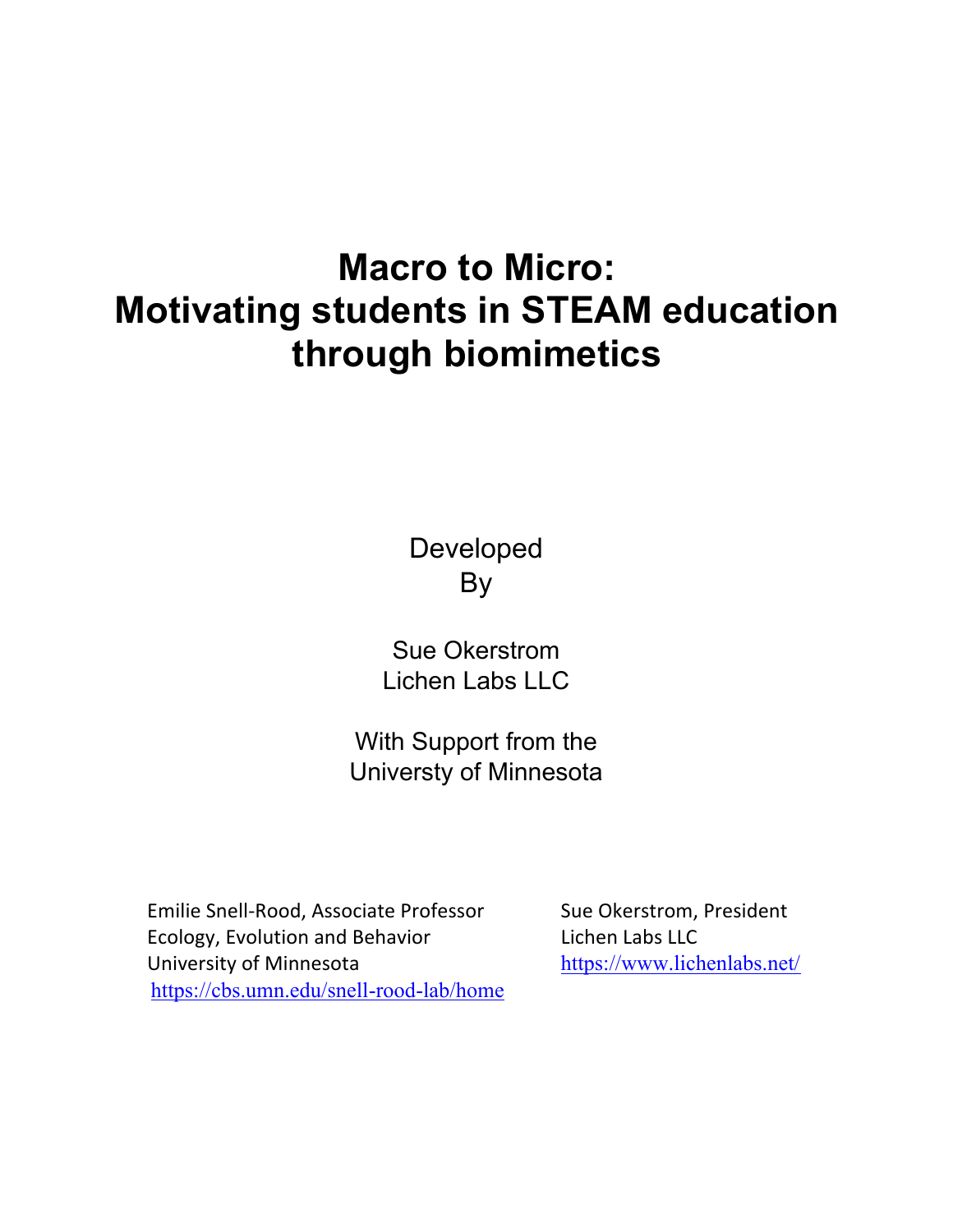## **Macro to Micro: Motivating students in STEM education through biomimetics**

From curing cancer and providing energy, to waste disposal and food production, society is confronted with a host of problems that depend on science. Solving these problems is necessarily interdisciplinary, requiring effective teams of biologists, engineers, designers, and a host of diverse fields. How do we train biologists to work collaboratively with such diverse fields to solve problems? How do we communicate the basics of all of these fields to students interested in tackling these problems? How do we excite, inspire, train and retain students from diverse backgrounds to join these efforts? K-12 education is a key time in the development of STEM interest and motivation [1- 3]. Recruiting a large and diverse STEM workforce depends on effectively inspiring and motivating students with science early in their education [4, 5].

The field of biomimetics offers a framework for immersing students in interdisciplinary research and motivating them to discover, explore and apply scientific concepts, even at young ages. Biomimicry is both a discovery and a problem-solving approach where one seeks to emulate aspects of biological adaptation in their own applications. From gecko-inspired dry adhesives [6] to desalinization technology based on molecules in the cell membrane [7], the biomimetic approach has applications from materials science and robotics to medicine and agriculture [8, 9]. *We have developed a highly effective, evidence-based program – "Macro to Micro" – that immerses K-12 students in biomimetics through microscopy, motivating them to pursue STEM careers while teaching them the basics of biology, engineering, technology and design*.

*Macro to Micro* works as an approximately 10 to 13-day unit implemented in middle school

Part 1: Introduction, field work & specimen collection



Life Science classrooms. The unit begins with middle school students receiving a classroom introduction to the field of biomimetics, microscope operation and the scale of the universe. They learn how to draw and are given an orientation to exploring outdoors for biological specimens. Students go on a field trip where they observe, draw, and collect natural specimens (Figure 1). Specimens are brought back to the classroom, where some are viewed under stereo microscopes, and a subset chosen for shipment to a nearby university for remote viewing on a

scanning electron microscope or SEM (Figure 2). In the meantime, students engage in a number of

additional activities, including literature searches and hypothesis generation about their specimen. Students then interact with a biology graduate student to explore a subset of their specimens on an SEM for 1 class period. The middle school students then choose one micro-trait to focus on in their own biomimetic design and produce a poster displaying the application (Fig 3). *Macro to Micro* has been successfully implemented at five schools, in Ely, MN, Boston, MA, Carver, MA, Beverly, MA, and Kingston, RI in the greater Boston area. Qualitatively, both teacher and student engagement increased as a result of participation. An inner-city Boston middle school student remarked he was motivated

Part 2: Sample exploration via remote imaging

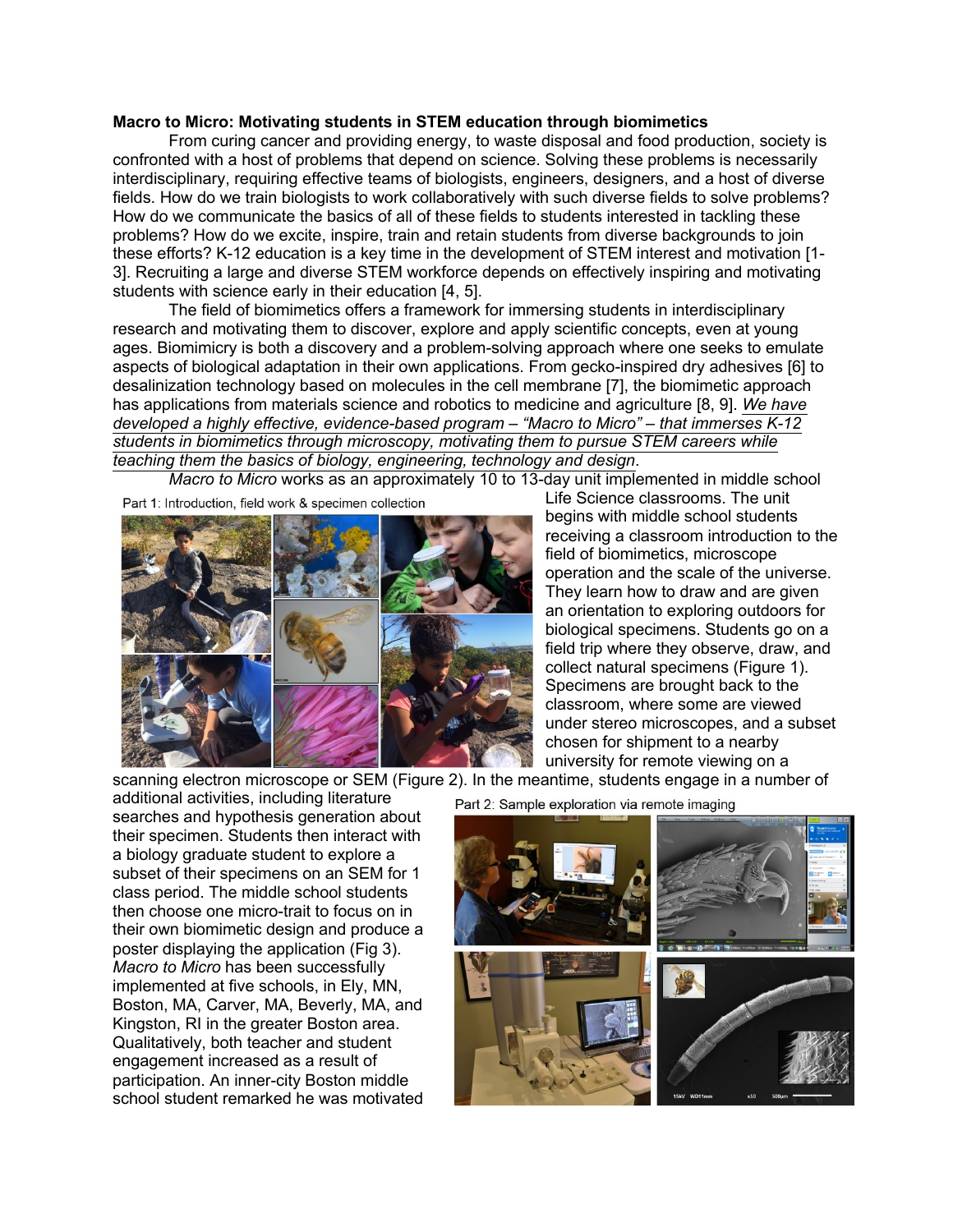Part 3: Re-examination, research and designs



to bring up his grades and go into science at MIT; a student in Ely said she was so excited by the project that it was the first one she ever actually completed. One girl saw her specimen on the electron microscope and announced, "*This is why I am going into science*." A quantitative assessment using the science motivation questionnaire [10] revealed that students from two classrooms showed statistically significant improvements in STEM motivation

before and after participating in *Macro to Micro*, for instance increasing in their assessment of "*my career will involve science*" and "*learning science makes my life more meaningful.*"

Existing pedagogy research provides support for the high efficacy of *Macro to Micro*. First, recent research has suggested that integration of STEM concepts into instruction can be more motivating for students than teaching concepts in a disciplinary-specific way [11, 12]. Integrated approaches to STEM education have the potential to communicate why the details of specific subdisciplines (biology, chemistry, engineering, etc) are important to understand. Integration of handson technology and engineering experiences often enhance STEM education [13, 14]. In addition, this program effectively integrates art and design into STEM education, consistent with recent calls for "STEAM" [15, 16]. How to design and effectively integrate STEM fields in education, along with art and design, is still an active area of research [17-19], and *Macro to Micro* offers an exciting and promising way forward in the effective integration of STEM fields in middle school instruction. Biomimetics is inherently integrated, not only with respect to subdisciplines within science, engineering and technology, but also with respect to art and design. Second, *Macro to Micro* is problem- [20-22] and inquiry-based [23-26], which are both highly effective methods in science education. Third, *Macro to Micro* involves active outdoor exploration. In K-12 students, outdoor experiences and "field work" can increase self-confidence and motivation to explore biology [27, 28]. Education within natural settings can improve science test scores, problem solving and motivation to learn [29, 30]. In addition, allowing children to "discover" problems in an activity (rather than being assigned them), improves creativity and motivation [31]. Finally, *Macro to Micro* allows students to interact with real scientists (PhD students), often from diverse backgrounds. Such experiences can be quite motivating as they often dispel myths of how scientists "should" look, encouraging students of different ethnicities and gender to continue in science [32].

While STEM education research has a wide range of recommendations for effective K-12 education, we are lagging behind in the development of programs that actually meet all of these criteria. *Macro to Micro* is highly integrative and inquiry-based, while offering opportunities for outdoor exploration and interactions with scientists, all of which no doubt lead to the success of this approach in motivating middle school students to learn science and pursue STEM careers. We are currently seeking financial support to run *Macro to Micro* through the University of Minnesota, where we estimate we would reach at least 1000 middle school students annually for each PhD student coordinating the program.\* Over the longer term, we hope to expand *Macro to Micro* to be run through several University hubs across the country, especially at schools with existing expertise and interest in biomimetics, such as Arizona State University, Akron University, Harvard University and University of California at Berkeley. *Macro to Micro* would link graduate programs and imaging centers at these universities to local middle schools to effectively engage students in STEM education by immersing them in biomimetics. This program would additionally benefit the graduate programs and universities involved by strengthening outreach programs and explicitly connecting basic biological research to a range of engineering and design applications.

**\*Update - Funding was received for a UMN graduate student and instrument time for 2019-2020.**